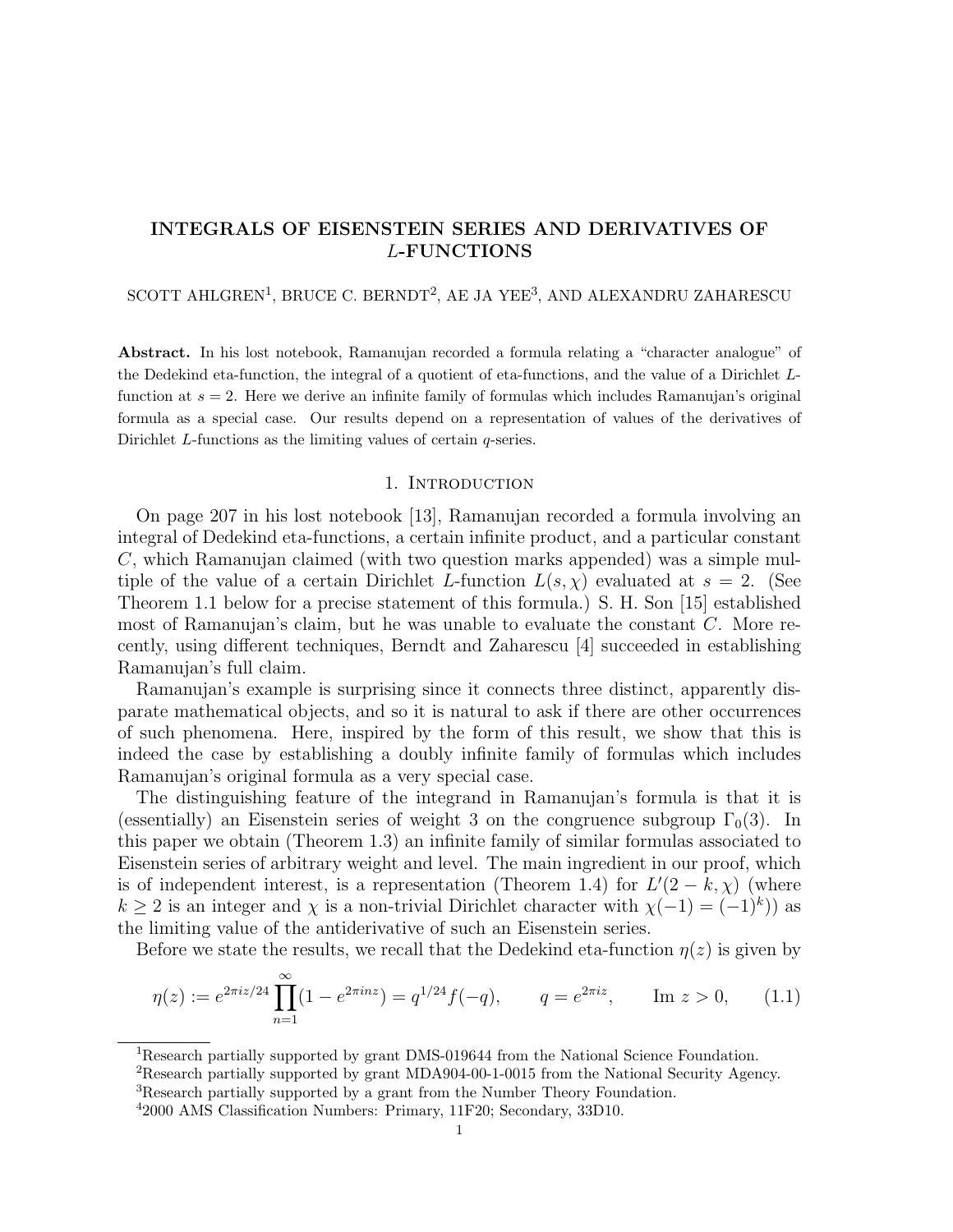where we employ Ramanujan's notation

$$
f(-q) := \prod_{n=1}^{\infty} (1 - q^n).
$$

If  $D$  is a fundamental discriminant, then define the character

$$
\chi_D(n) := \left(\frac{D}{n}\right),\,
$$

where the symbol on the right side is the Kronecker symbol. If  $\chi$  is a Dirichlet character, then denote by  $L(s, \chi)$  the usual Dirichlet L-function, defined for Re  $s > 1$  by  $L(s, \chi) = \sum_{k=1}^{\infty} \chi(k) \chi(k)$  $\sum_{n=1}^{\infty} \chi(n)/n^s$ .

We now state Ramanujan's original formula, whose proof was given in [4].

**Theorem 1.1.** Suppose that  $0 < q < 1$ . Then

$$
q^{1/9} \prod_{n=1}^{\infty} (1 - q^n)^{\chi_{-3}(n)n} = \exp\left(-C_3 - \frac{1}{9} \int_q^1 \frac{f^9(-t)}{f^3(-t^3)} \frac{dt}{t}\right),\tag{1.2}
$$

where

$$
C_3 = \frac{3\sqrt{3}}{4\pi}L(2, \chi_{-3}) = L'(-1, \chi_{-3}).
$$
\n(1.3)

We are grateful to D. Masser [11], who first informed us of the last equality in  $(1.3)$ .

As another example of this phenomenon we state the following result.

**Theorem 1.2.** Suppose that  $0 < q < 1$ . Then

$$
q^{1/4} \prod_{n=1}^{\infty} (1 - q^n)^{\chi_{-4}(n)n} = \exp\left(-C_4 - \frac{1}{4} \int_q^1 \frac{f^4(-t)f^6(-t^2)}{f^4(-t^4)} \frac{dt}{t}\right),\tag{1.4}
$$

where

$$
C_4 = \frac{2}{\pi}L(2, \chi_{-4}) = L'(-1, \chi_{-4}).
$$

As described above, we have the following general theorem, which contains Theorems 1.1 and 1.2 as special cases.

**Theorem 1.3.** Suppose that  $\alpha$  is real, that  $k \geq 2$  is an integer, and that  $\chi$  is a non-trivial Dirichlet character which satisfies the condition  $\chi(-1) = (-1)^k$ . Then, for  $0 < q < 1$ , we have

$$
q^{\alpha} \prod_{n=1}^{\infty} (1 - q^n)^{\chi(n)n^{k-2}} = \exp\left(-C - \int_q^1 \left\{ \alpha - \sum_{n=1}^{\infty} \sum_{d|n} \chi(d) d^{k-1} t^n \right\} \frac{dt}{t} \right\},\qquad(1.5)
$$

where

$$
C = L'(2 - k, \chi).
$$

In special cases, such as in Theorems 1.1 and 1.2, the integrand in (1.5) can be expressed in terms of eta-functions. This will be further discussed in Sections 2 and 4. The key to proving Theorem 1.3 is the following representation for  $L'(2 - k, \chi)$ .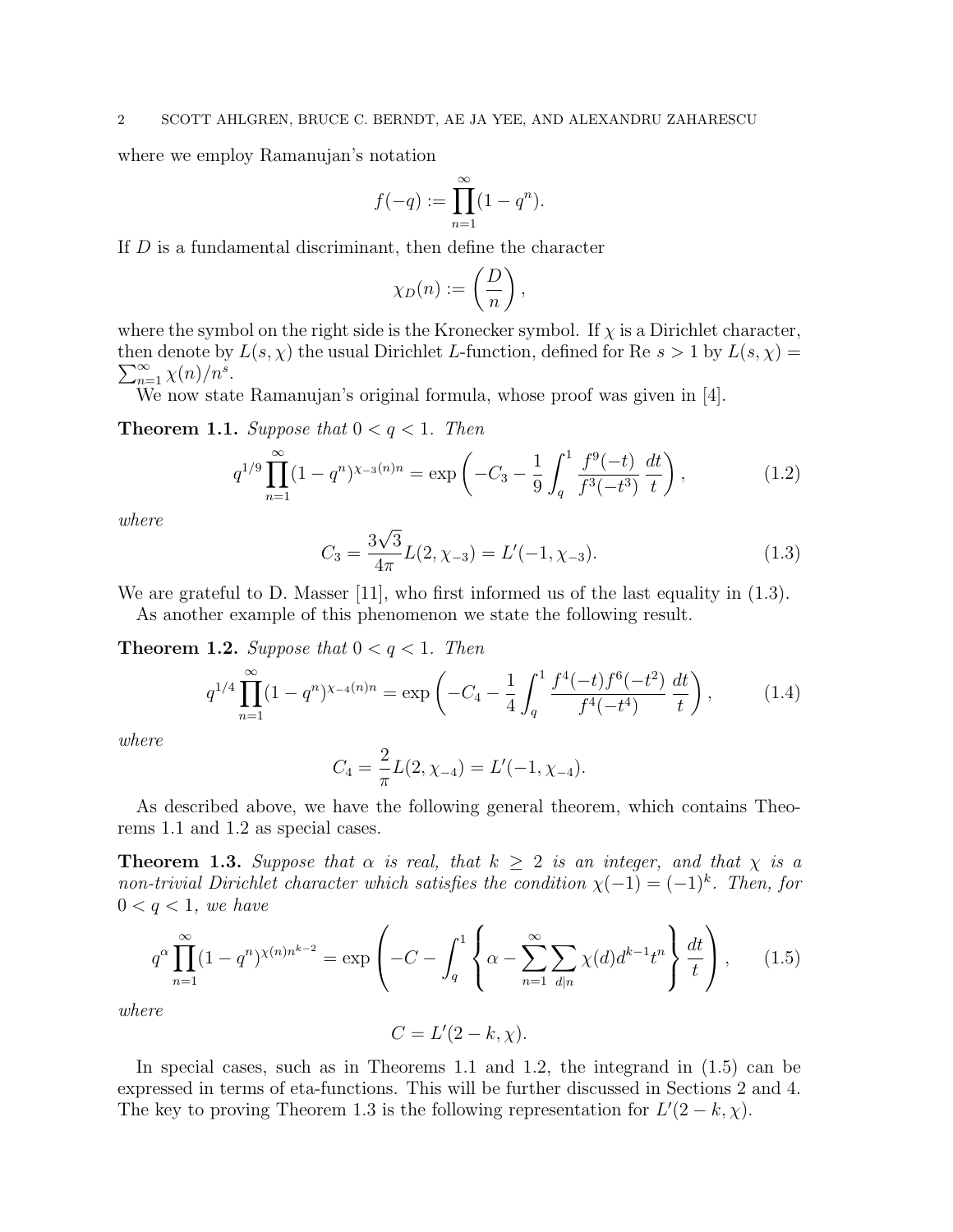**Theorem 1.4.** Let  $k \geq 2$  be an integer, and let  $\chi$  be a non-trivial Dirichlet character such that  $\chi(-1) = (-1)^k$ . Then

$$
\lim_{q \to 1^{-}} \sum_{n=1}^{\infty} \sum_{d|n} \chi(d) d^{k-1} \frac{q^n}{n} = L'(2 - k, \chi).
$$

Suppose that  $\chi$  is a non-trivial primitive character modulo N and that, for  $n \geq 0$ ,  $B_{n,\chi}$  denotes the *n*th generalized Bernoulli number defined by [16, p. 12]

$$
\sum_{n=1}^{N} \frac{\chi(n)te^{nt}}{e^{Nt} - 1} = \sum_{n=0}^{\infty} B_{n,\chi} \frac{t^n}{n!}, \qquad |t| < 2\pi/N.
$$

If  $k \geq 2$  is an integer,  $\chi$  satisfies  $\chi(-1) = (-1)^k$ , and  $q := e^{2\pi i z}$ , then after the work of E. Hecke (see, for example, [9, Prop. 5.1.2]), we know that the function

$$
E_{k,\chi}(z) := 1 - \frac{2k}{B_{k,\chi}} \sum_{n=1}^{\infty} \sum_{d|n} \chi(d) d^{k-1} q^n
$$
\n(1.6)

is an Eisenstein series of weight k and character  $\chi$  on the congruence subgroup  $\Gamma_0(N)$ . We note that (with the correct choice of  $\alpha$ ) the integrand in (1.5) is such an Eisenstein series.

In the next section we use Theorem 1.3 to deduce Theorems 1.1 and 1.2. In Section 3 we prove Theorems 1.3 and 1.4, and in the final section we give further examples having the same form as  $(1.2)$  and  $(1.4)$ .

## 2. Deduction of Theorems 1.1 and 1.2

In this section we deduce Theorems 1.1 and 1.2 from Theorem 1.3. We begin with a lemma which can be found in N. J. Fine's book  $[8, p. 22]$ . We use the customary notation

$$
(a;q)_{\infty} := \prod_{k=0}^{\infty} (1 - aq^k), \qquad |q| < 1. \tag{2.1}
$$

Lemma 2.1. If  $|q| < |t| < 1/|q|$ , then

$$
\frac{(q;q)_\infty^6 (t^{-2}q;q)_\infty (t^2;q)_\infty}{(t^{-1}q;q)_\infty^4 (t;q)_\infty^4} = \frac{1+t}{(1-t)^3} + \frac{1}{t} \sum_{n,k=1}^\infty k^2 (t^k - t^{-k}) q^{kn}.
$$
 (2.2)

We now note that Theorems 1.1 and 1.2 follow directly from Theorem 1.3 together with the following lemmas.

**Lemma 2.2.** If  $|q| < 1$ , then

$$
\frac{f^{9}(-q)}{f^{3}(-q^{3})} = 1 - 9 \sum_{n=1}^{\infty} \sum_{d|n} \chi_{-3}(d) d^{2}q^{n}.
$$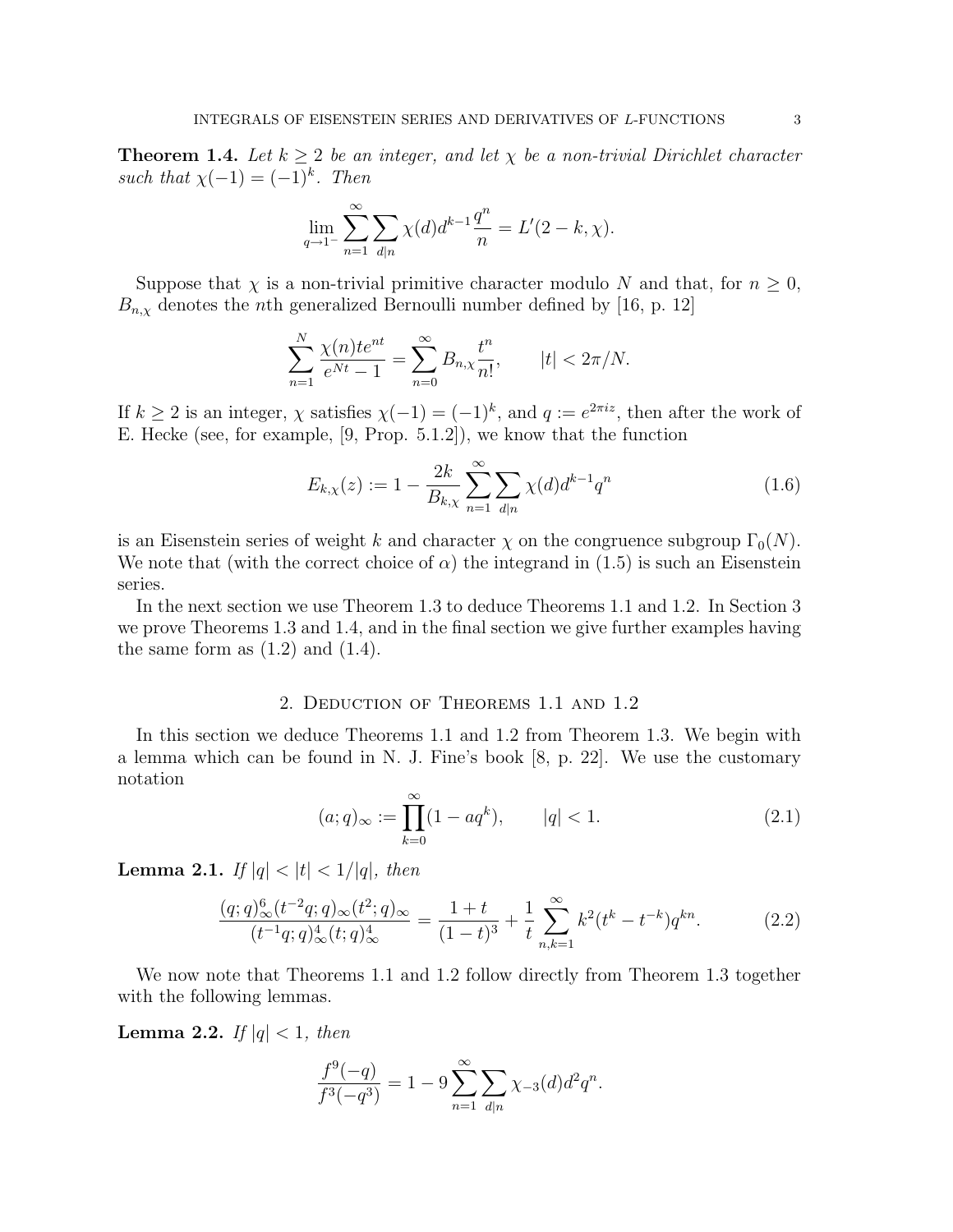**Lemma 2.3.** If  $|q| < 1$ , then

$$
\frac{f^4(-q)f^6(-q^2)}{f^4(-q^4)} = 1 - 4 \sum_{n=1}^{\infty} \sum_{d|n} \chi_{-4}(d)d^2 q^n.
$$

Lemma 2.2 (in a slightly different notation) was proved by L. Carlitz [5, p. 170, eq.  $(3.1)$ ] using the theory of the Weierstrass  $\varphi$ -function, and Son [15, Lemma 2.5] using Lemma 2.1.

*Proof of Lemma* 2.3. Set  $t = i$  in Lemma 2.1. The left side of  $(2.2)$  then becomes

$$
\frac{(q;q)_\infty^6(-q;q)_\infty(-1;q)_\infty}{(-iq;q)_\infty^4(iq;q)_\infty^4(1-i)^4} = -\frac{(q;q)_\infty^6(-q;q)_\infty^2}{2(-q^2;q^2)_\infty^4} = -\frac{(q;q)_\infty^4(q^2;q^2)_\infty^6}{2(-q^4;q^4)_\infty^4}.
$$
(2.3)

On the other hand, the right side of (2.2) is equal to

$$
\frac{1+i}{(1-i)^3} - i \sum_{n,k=1}^{\infty} k^2 (e^{\pi i k/2} - e^{-\pi i k/2}) q^{kn} = -\frac{1}{2} + 2 \sum_{k=1}^{\infty} k^2 \sin(\pi k/2) \frac{q^k}{1-q^k}
$$

$$
= -\frac{1}{2} + 2 \sum_{k=0}^{\infty} (-1)^k (2k+1)^2 \frac{q^{2k+1}}{1-q^{2k+1}}.
$$
 (2.4)

Combining  $(2.3)$  and  $(2.4)$  and recalling the notation  $(1.1)$  and  $(2.1)$ , we see that

$$
\frac{f^4(-q)f^6(-q^2)}{f^4(-q^4)} = 1 - 4\sum_{k=0}^{\infty} (-1)^k (2k+1)^2 \frac{q^{2k+1}}{1-q^{2k+1}} = 1 - 4\sum_{n=1}^{\infty} \sum_{d|n} \chi_{-4}(d)d^2 q^n,
$$
  
as desired.

We remark that the latter two lemmas could also be proved by using the fact that the functions on either side of each desired equality lie in the same finite dimensional vector space of modular forms. Therefore the equalities can be established by comparing an appropriate number of terms in each Fourier expansion.

### 3. Proofs of Theorems 1.3 and 1.4

We begin the proof of Theorem 1.3 by taking the logarithm of both sides of  $(1.5)$  to find that (1.5) is equivalent to

$$
\sum_{n=1}^{\infty} \chi(n) n^{k-2} \log(1 - q^n) = -C + \int_{q}^{1} \sum_{n=1}^{\infty} \sum_{d|n} \chi(d) d^{k-1} t^n \frac{dt}{t}.
$$
 (3.1)

Expanding  $log(1-q^n)$  in a Taylor series about the origin and rearranging, we find that (3.1) is in turn equivalent to

$$
-\sum_{n=1}^{\infty} \sum_{d|n} \chi(d)d^{k-1}\frac{q^n}{n} = -C + \lim_{Q \to 1^{-}} \sum_{n=1}^{\infty} \sum_{d|n} \chi(d)d^{k-1}\frac{t^n}{n}\Big|_{q}^Q.
$$
 (3.2)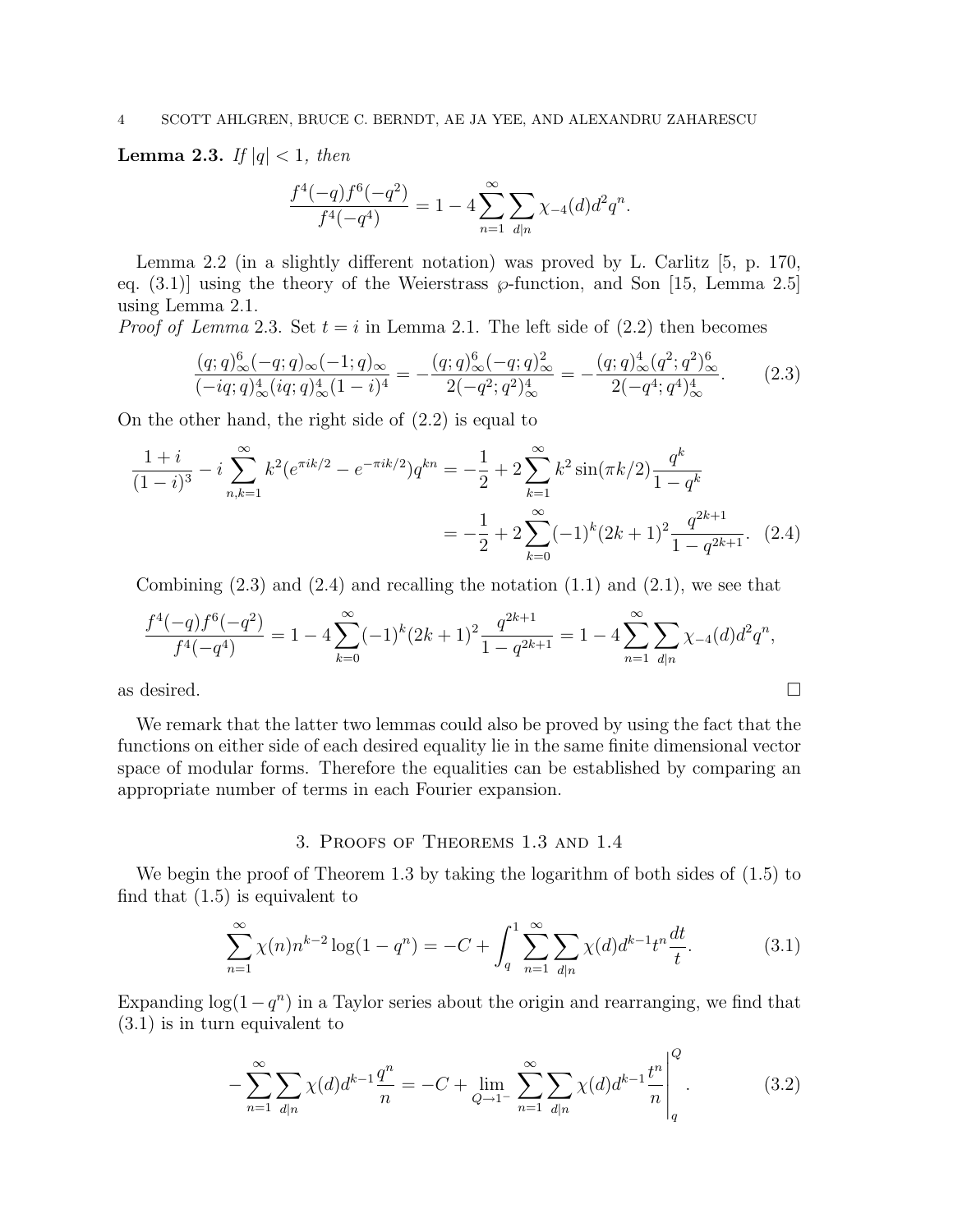Finally, we see that (3.2) is equivalent to the statement

$$
C = \lim_{Q \to 1^{-}} \sum_{n=1}^{\infty} \sum_{d|n} \chi(d) d^{k-1} \frac{Q^n}{n}.
$$

Therefore, Theorem 1.3 is a direct consequence of Theorem 1.4. The remainder of this section is devoted to a proof of the latter theorem.

We begin by showing that the general result follows from the case when  $\chi$  is primitive. To this end, suppose that Theorem 1.4 holds for primitive characters. Let  $\tilde{\chi}$  be an imprimitive character modulo  $\tilde{N}$  with conductor N, and let  $\chi$  be the corresponding primitive character defined modulo N. Let S be the set of primes which divide  $\tilde{N}$  but not N. By  $[6, p. 37]$  we know that

$$
L(s,\tilde{\chi}) = \prod_{p \in S} (1 - \chi(p)p^{-s}) \cdot L(s,\chi).
$$

Since  $L(2 - k, \chi) = 0$  [6, pp. 69, 71], we find upon differentiation that

$$
L'(2 - k, \tilde{\chi}) = \prod_{p \in S} (1 - \chi(p)p^{k-2}) \cdot L'(2 - k, \chi).
$$
 (3.3)

On the other hand, define

$$
H(q) := \sum_{n=1}^{\infty} \sum_{d|n} \chi(d) d^{k-1} \frac{q^n}{n} = \sum_{n=1}^{\infty} \sum_{d=1}^{\infty} \chi(d) d^{k-2} \frac{q^{nd}}{n}.
$$
 (3.4)

Then, using an inclusion-exclusion argument, we find that

$$
\sum_{n=1}^{\infty} \sum_{d|n} \tilde{\chi}(d) d^{k-1} \frac{q^n}{n} = \sum_{n=1}^{\infty} \sum_{d=1}^{\infty} \tilde{\chi}(d) d^{k-2} \frac{q^{nd}}{n}
$$
  
= 
$$
\sum_{n=1}^{\infty} \sum_{d=1}^{\infty} \chi(d) d^{k-2} \frac{q^{nd}}{n} - \sum_{p \in S} \sum_{n=1}^{\infty} \sum_{d=1}^{\infty} \chi(pd) (pd)^{k-2} \frac{q^{pnd}}{n}
$$
  
+ 
$$
\sum_{p_1, p_2 \in S} \sum_{n=1}^{\infty} \sum_{d=1}^{\infty} \chi(p_1 p_2 d) (p_1 p_2 d)^{k-2} \frac{q^{p_1 p_2 nd}}{n}
$$
  
- 
$$
\sum_{p_1, p_2 p_3 \in S} \chi(p_1 p_2 p_3 d) (p_1 p_2 p_3 d)^{k-2} \frac{q^{p_1 p_2 p_3 nd}}{n} + \cdots
$$

In other words,

$$
\sum_{n=1}^{\infty} \sum_{d|n} \tilde{\chi}(d) d^{k-1} \frac{q^n}{n} = H(q) - \sum_{p \in S} \chi(p) p^{k-2} H(q^p) + \sum_{p_1, p_2 \in S} \chi(p_1 p_2) (p_1 p_2)^{k-2} H(q^{p_1 p_2}) - \sum_{p_1, p_2, p_3 \in S} \chi(p_1 p_2 p_3) (p_1 p_2 p_3)^{k-2} H(q^{p_1 p_2 p_3}) + \cdots
$$
\n(3.5)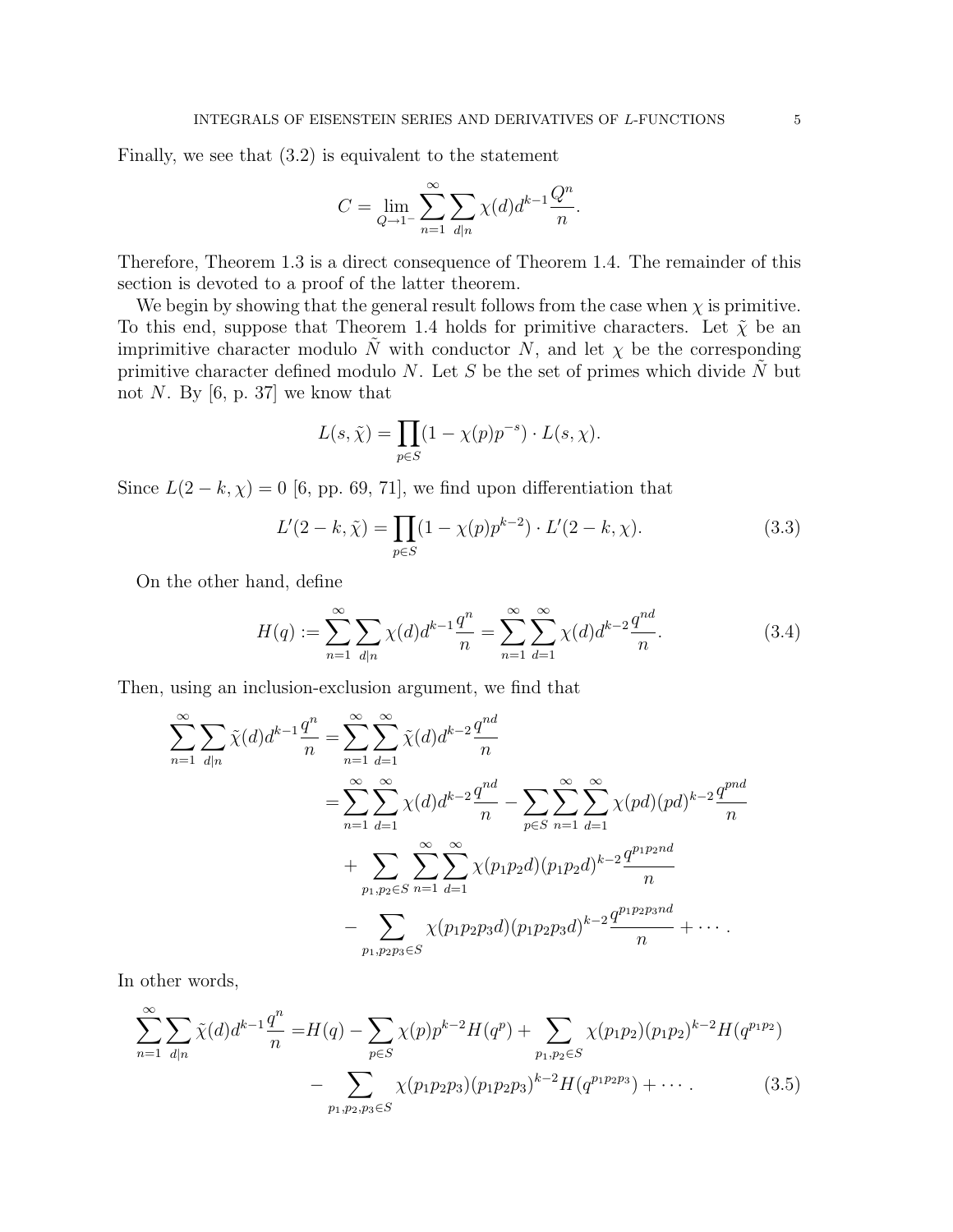Since for any positive integer P,  $\lim_{q\to 1^-} H(q^P) = \lim_{q\to 1^-} H(q)$ , we find, upon taking limits in (3.5), that

$$
\lim_{q \to 1^{-}} \sum_{n=1}^{\infty} \sum_{d|n} \tilde{\chi}(d) d^{k-1} \frac{q^n}{n} = \prod_{p \in S} (1 - \chi(p) p^{k-2}) \lim_{q \to 1^{-}} H(q).
$$

Combining this with (3.3), we conclude that the general case indeed follows from the case when  $\chi$  is primitive.

Suppose for the duration that  $\chi$  is primitive. We must show that if  $H(q)$  is defined as in  $(3.4)$ , and if

$$
C := C(k, \chi) = \lim_{q \to 1^{-}} H(q),
$$

then

$$
C = L'(2 - k, \chi).
$$

For non-negative integers  $j$ , define

$$
f_j(q) := \sum_{d=1}^{\infty} \chi(d) d^j q^d.
$$
\n(3.6)

Let N denote the conductor of  $\chi$ . Then it is clear that

$$
f_0(q) = \frac{1}{1 - q^N} \sum_{a=1}^{N-1} \chi(a) q^a,
$$
\n(3.7)

and that, for each nonnegative integer  $j$ , we have

$$
f_j(q) = \left(q \frac{d}{dq}\right)^j f_0(q). \tag{3.8}
$$

Moreover, from the definitions (3.4) and (3.6), we find that

$$
H(q) = \sum_{n=1}^{\infty} \frac{1}{n} f_{k-2}(q^n).
$$

Therefore, making the substitution  $q = e^{-1/M}$ , we find that

$$
C = \lim_{q \to 1^{-}} H(q) = \lim_{M \to \infty} \frac{1}{M} \sum_{n=1}^{\infty} \frac{1}{n/M} f_{k-2}(e^{-n/M}) = \int_{0}^{\infty} \frac{f_{k-2}(e^{-z})}{z} dz.
$$
 (3.9)

We now define

$$
F_j(z) := f_j(e^z). \tag{3.10}
$$

By (3.8), we see that  $f_j(q) = q f'_{j-1}(q)$  for  $j \ge 1$ . In other words,

$$
F_j(z) = f_j(e^z) = \frac{d}{dz} f_{j-1}(e^z) = F'_{j-1}(z).
$$
\n(3.11)

Moreover, from (3.7), we see that

$$
F_0(-z) = \frac{1}{1 - e^{-Nz}} \sum_{a=1}^{N-1} \chi(a) e^{-az} = \frac{-1}{1 - e^{Nz}} \sum_{a=1}^{N-1} \chi(a) e^{(N-a)z} = -\chi(-1) F_0(z).
$$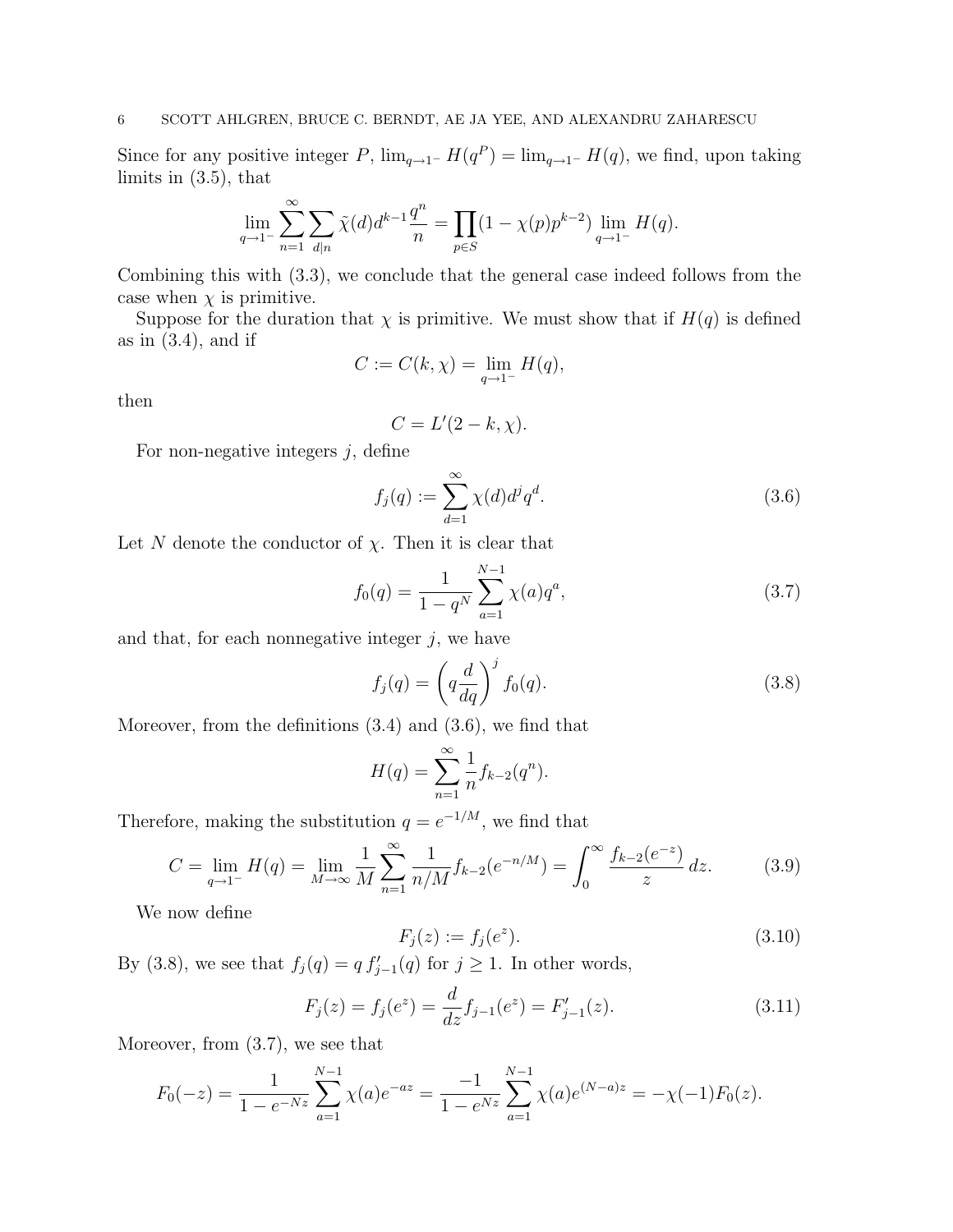Therefore, (3.11) gives, for  $j \geq 0$ ,

$$
F_j(-z) = (-1)^{j+1} \chi(-1) F_j(z).
$$

Since  $\chi(-1) = (-1)^k$ , we see that  $F_{k-2}(z)$  is odd. Thus (3.9) yields

$$
-2C = 2 \int_{-\infty}^{0} \frac{F_{k-2}(z)}{z} dz = \int_{-\infty}^{\infty} \frac{F_{k-2}(z)}{z} dz.
$$
 (3.12)

To evaluate the integral in (3.12), we start by shifting the line of integration on the right side of (3.12) by a small quantity  $y_0 > 0$ , where  $y_0$  is assumed to be small enough so that  $F_{k-2}(z)$  has no poles in the horizontal strip  $0 \leq \text{Im } z \leq y_0$ . Note that  $F_{k-2}(z)/z$ vanishes at both ends of any given horizontal strip. Thus, by Cauchy's theorem,

$$
-2C = \int_{-\infty}^{\infty} \frac{F_{k-2}(x+iy_0)}{x+iy_0} dx.
$$
 (3.13)

Next, we use (3.11) to integrate (3.13) by parts. We find that

$$
\int_{-\infty}^{\infty} \frac{F_{k-2}(x+iy_0)}{x+iy_0} dx = \int_{-\infty}^{\infty} \frac{F_{k-3}(x+iy_0)}{(x+iy_0)^2} dx.
$$

Integrating by parts  $k - 2$  times, we find that

$$
\int_{-\infty}^{\infty} \frac{F_{k-2}(x+iy_0)}{x+iy_0} dx = \int_{-\infty}^{\infty} \frac{F_{k-3}(x+iy_0)}{(x+iy_0)^2} dx = \dots = (k-2)! \int_{-\infty}^{\infty} \frac{F_0(x+iy_0)}{(x+iy_0)^{k-1}} dx,
$$
  
hich gives, by (3.12).

which gives, by  $(3.12)$ ,

$$
C = -\frac{(k-2)!}{2} \int_{-\infty}^{\infty} \frac{F_0(x+iy_0)}{(x+iy_0)^{k-1}} dx.
$$
 (3.14)

We now apply contour integration. Let  $\gamma_{R_m}$ ,  $1 \leq m < \infty$ , be a sequence of positively oriented rectangles with vertices  $\pm$ ⊥.<br>⁄  $\overline{R_m}$  + iy<sub>0</sub> and  $\pm$ √  $\overline{R_m} + R_m^{3/2}i$ , which are chosen so that the points  $R_m^{3/2}i$  remain at a bounded distance from the points  $2\pi i n/N$  as m tends to  $\infty$ . For brevity, let  $L_1 = L_1(m)$  and  $L_2 = L_2(m)$  denote, respectively, the left and right sides, and let  $L_3 = L_3(m)$  denote the top side of  $\gamma_{R_m}$ . For  $j = 1, 2$  we have  $\overline{\mathbf{J}}$   $\overline{\mathbf{J}}$   $\overline{\mathbf{J}}$   $\overline{\mathbf{J}}$ 

$$
\left| \int_{L_j} \frac{F_0(z)}{z^{k-1}} dz \right| = O_N \left( R_m e^{-\sqrt{R_m}} \right) \tag{3.15}
$$

as  $R_m \to \infty$ . Moreover,

$$
\left| \int_{L_3} \frac{F_0(z)}{z^{k-1}} dz \right| = O_N\left(\frac{1}{R_m}\right) \tag{3.16}
$$

as  $R_m \to \infty$ . The inequalities (3.15) and (3.16) imply that, if  $\gamma'_{R_m} = L_1 \cup L_2 \cup L_3$ , then  $\Gamma$  (  $\lambda$ 

$$
\int_{\gamma'_{R_m}} \frac{F_0(z)}{z^{k-1}} dz = o(1) \tag{3.17}
$$

as  $R_m \to \infty$ . By the residue theorem we conclude that

$$
\frac{1}{2\pi i} \int_{-\infty}^{\infty} \frac{F_0(x+iy_0)}{(x+iy_0)^{k-1}} dx = \sum_{n=1}^{\infty} \text{Res}\left(\frac{F_0(z)}{z^{k-1}}, \frac{2\pi i n}{N}\right).
$$
 (3.18)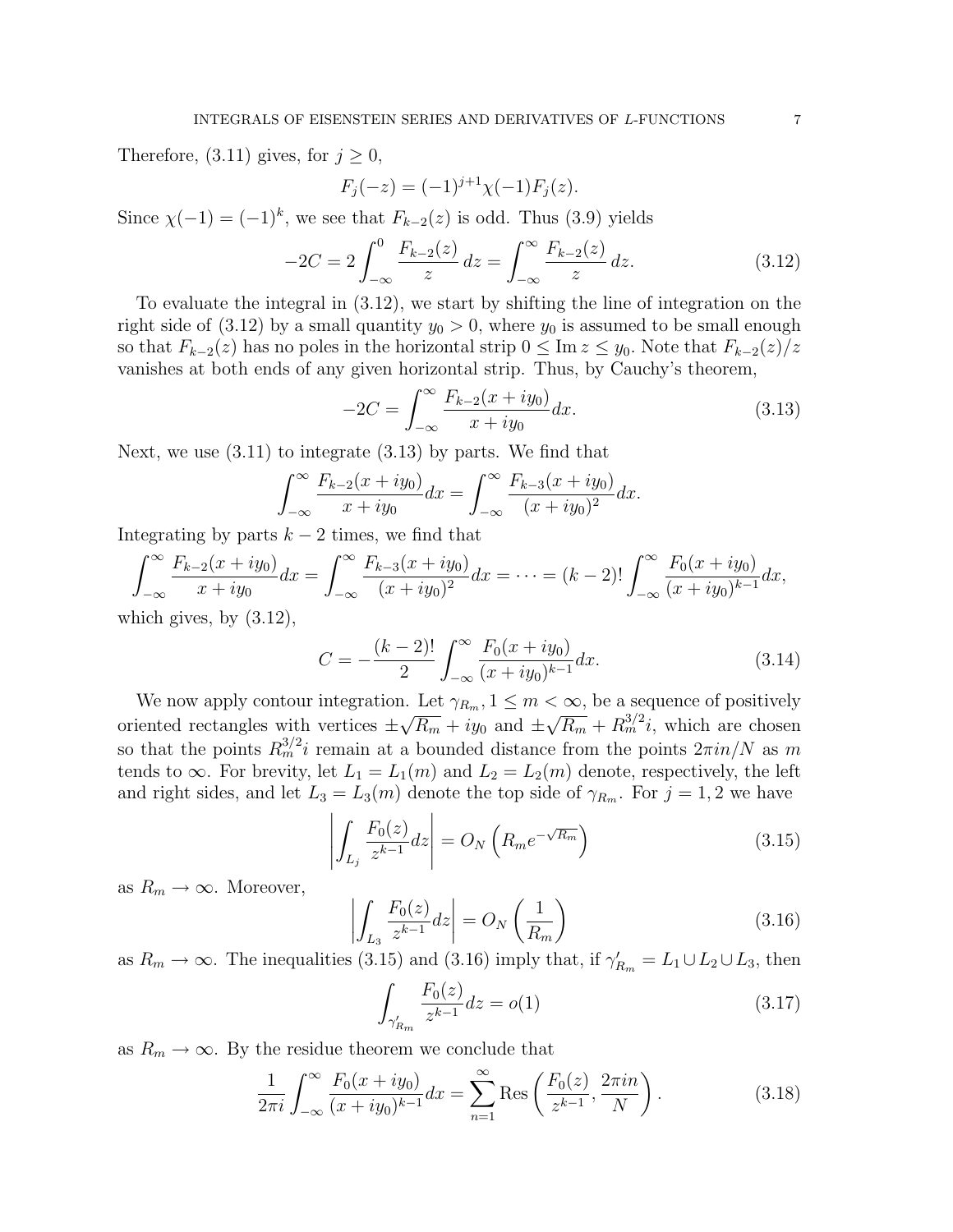## 8 SCOTT AHLGREN, BRUCE C. BERNDT, AE JA YEE, AND ALEXANDRU ZAHARESCU

Hence, combining (3.14) with (3.18), we find that

$$
C = -(k-2)! \pi i \sum_{n=1}^{\infty} \text{Res}\left(\frac{F_0(z)}{z^{k-1}}, \frac{2\pi i n}{N}\right).
$$
 (3.19)

If n is a fixed positive integer, then, for brevity, set  $\alpha = 2\pi i n/N$ . Since  $\alpha$  is a simple pole of  $F_0(z)$ , we see by  $(3.7)$  and  $(3.10)$  that

$$
\operatorname{Res}\left(\frac{F_0(z)}{z^{k-1}}, \alpha\right) = \lim_{z \to \alpha} \frac{(z - \alpha) F_0(z)}{z^{k-1}} \n= \frac{\sum_{a=1}^{N-1} \chi(a) e^{a\alpha}}{\alpha^{k-1}} \lim_{z \to \alpha} \left(\frac{z - \alpha}{1 - e^{Nz}}\right) \n= -\frac{1}{N\alpha^{k-1}} \sum_{a=1}^{N-1} \chi(a) e^{a\alpha} = -\frac{N^{k-2}}{(2\pi in)^{k-1}} G_n(\chi),
$$
\n(3.20)

where  $G_n(\chi)$  denotes the Gauss sum

$$
G_n(\chi) = \sum_{a=1}^{N-1} \chi(a)e^{2\pi i a n/N}.
$$

Set  $G(\chi) := G_1(\chi)$ . By [6, p. 65, eq. (2)], for each integer n,  $G_n$  satisfies the factorization theorem

$$
G_n(\chi) = \overline{\chi}(n)G(\chi).
$$

Therefore, by (3.20),

$$
\operatorname{Res}\left(\frac{F_0(z)}{z^{k-1}},\alpha\right) = -\frac{N^{k-2}}{(2\pi i n)^{k-1}}\overline{\chi}(n)G(\chi).
$$

Summing over  $n, 1 \leq n < \infty$ , recalling that  $k \geq 2$ , and utilizing (3.19), we find that

$$
C = \frac{(k-2)!N^{k-2}G(\chi)}{2^{k-1}\pi^{k-2}i^{k-2}}L(k-1,\overline{\chi}).
$$

It is now seen that Theorem 1.4, and so also Theorem 1.3, is an immediate consequence of the following lemma.

**Lemma 3.1.** Let  $\chi$  be a primitive character of conductor N, and let  $k \geq 2$  be an integer such that  $\chi(-1) = (-1)^k$ . Then

$$
\frac{(k-2)!N^{k-2}G(\chi)}{2^{k-1}\pi^{k-2}i^{k-2}}L(k-1,\overline{\chi})=L'(2-k,\chi).
$$

*Proof.* Assume first that  $\chi$  and k are odd. Then the functional equation (see [6, p. 71, eq.  $(11)]$  is given by

$$
\pi^{-(2-s)/2} N^{(2-s)/2} \Gamma\left(\frac{2-s}{2}\right) L(1-s,\chi) = \frac{i\sqrt{N}}{G(\overline{\chi})} \pi^{-(s+1)/2} N^{(s+1)/2} \Gamma\left(\frac{s+1}{2}\right) L(s,\overline{\chi}).\tag{3.21}
$$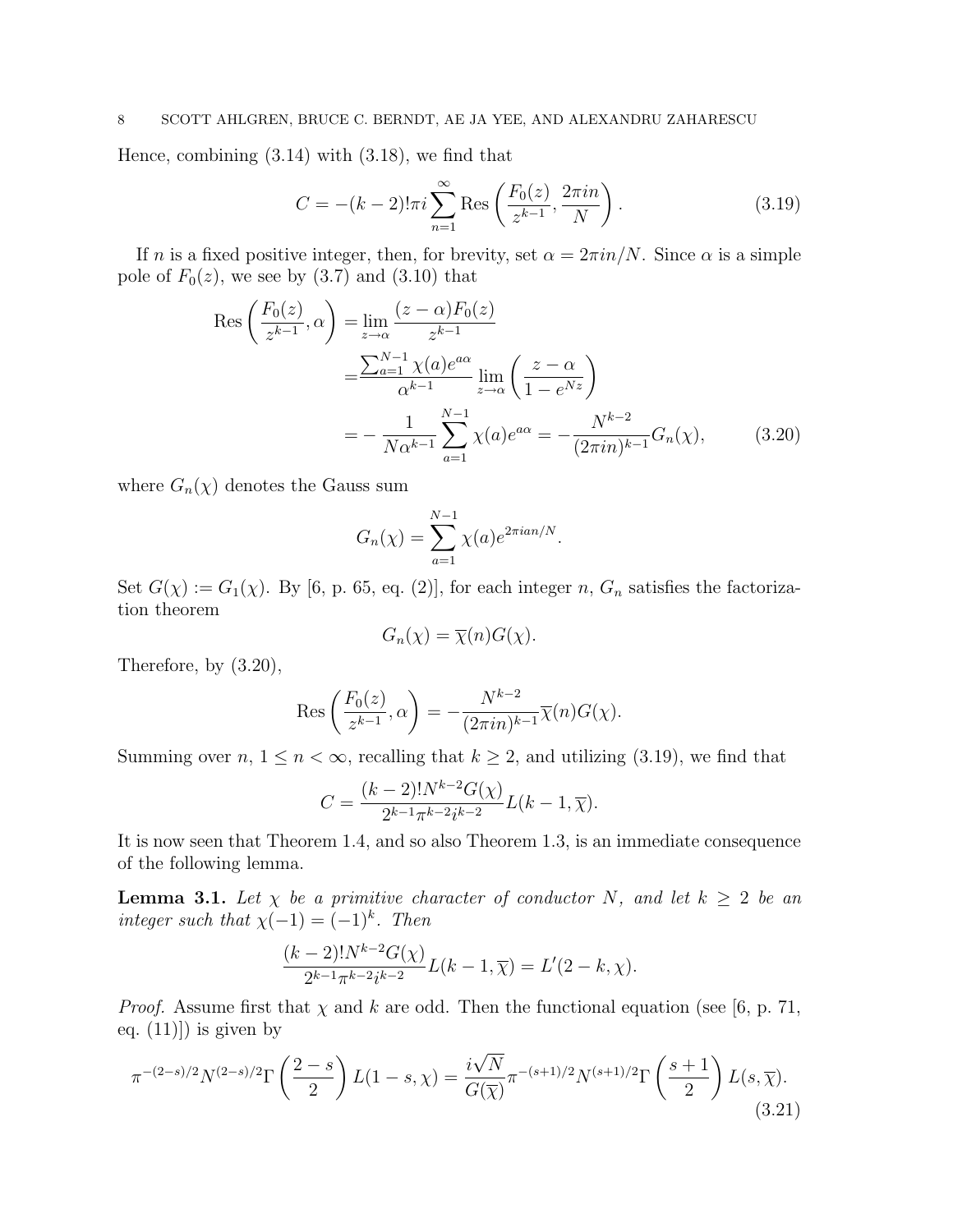Allowing s to approach  $k-1$  in (3.21), we obtain

$$
\pi^{(k-3)/2} N^{(3-k)/2} \lim_{s \to k-1} \left( \Gamma \left( \frac{2-s}{2} \right) L(1-s, \chi) \right) = \frac{i\sqrt{N}}{G(\overline{\chi})} \pi^{-k/2} N^{k/2} \Gamma \left( \frac{k}{2} \right) L(k-1, \overline{\chi}).
$$
\n(3.22)

At any negative integer  $-m$  the function  $\Gamma(s)$  has a simple pole with residue

$$
Res(\Gamma(s), -m) = \frac{(-1)^m}{m!}.
$$

On combining this with the fact that

$$
\lim_{s \to k-1} \left( \Gamma\left(\frac{2-s}{2}\right) L(1-s,\chi) \right) = 2 \operatorname{Res} \left( \Gamma(s), \frac{3-k}{2} \right) L'(2-k,\chi),
$$

we find that

$$
\lim_{s \to k-1} \left( \Gamma\left(\frac{2-s}{2}\right) L(1-s,\chi) \right) = \frac{2(-1)^{(k-3)/2}}{((k-3)/2)!} L'(2-k,\chi). \tag{3.23}
$$

From  $(3.22)$  and  $(3.23)$  it follows that

$$
L'(2-k,\chi) = \frac{(-1)^{(k-3)/2}N^{k-3/2}}{2\pi^{k-3/2}} \cdot \frac{i\sqrt{N}}{G(\overline{\chi})} \cdot \Gamma\left(\frac{k}{2}\right) \Gamma\left(\frac{k-1}{2}\right) L(k-1,\overline{\chi}).\tag{3.24}
$$
  
For  $\Gamma(k)$   $\Gamma(k-1) = \sqrt{\pi}, 2^{-k}(k-2)!$  and  $G(\chi)G(\overline{\chi}) = -N$ , we find from (3.24) that

Since  $\Gamma\left(\frac{k}{2}\right)$ 2 Γ 2 =  $\overline{\pi} \cdot 2^{-k}(k-2)!$  and  $G(\chi)G(\overline{\chi}) = -N$ , we find from (3.24) that

$$
L'(2-k,\chi) = \frac{(-1)^{(k-3)/2}(k-2)!N^{k-1}i}{2^{k-1}\pi^{k-2}G(\overline{\chi})}L(k-1,\overline{\chi}) = \frac{(k-2)!N^{k-2}G(\chi)}{2^{k-1}\pi^{k-2}i^{k-2}}L(k-1,\overline{\chi}).
$$

This completes the proof when  $\chi$  and k are odd. In the case when k and  $\chi$  are even, we employ the functional equation of  $L(s, \chi)$  for even characters [6, p. 71, eq. (11)]. Since the details are similar, we omit them. The proof of Lemma 3.1, and with it the proofs of Theorems 1.3 and 1.4, is therefore complete.  $\Box$ 

## 4. Further Examples

In this section we exhibit further examples of the form given by Theorems 1.1 and 1.2, in other words, examples for which the quantity

$$
\alpha - \sum_{n=1}^{\infty} \sum_{d|n} \chi(d) d^{k-1} q^n
$$

can be expressed in terms of the eta-function.

We remark first that, given an example like Theorem 1.1, it is possible to construct further examples corresponding to imprimitive extensions of the relevant character. For example, let  $p \neq 3$  be prime, and let  $\tilde{\chi}_{-3}$  denote the imprimitive extension of  $\chi_{-3}$ to modulus 3p. Using Lemma 2.2, i.e.,

$$
\frac{f^9(-q)}{f^3(-q^3)} = 1 - 9 \sum_{n=1}^{\infty} \sum_{d|n} \chi_{-3}(d) d^2 q^n = 1 - 9 \sum_{n=1}^{\infty} \sum_{d=1}^{\infty} \chi_{-3}(d) d^2 q^{nd},
$$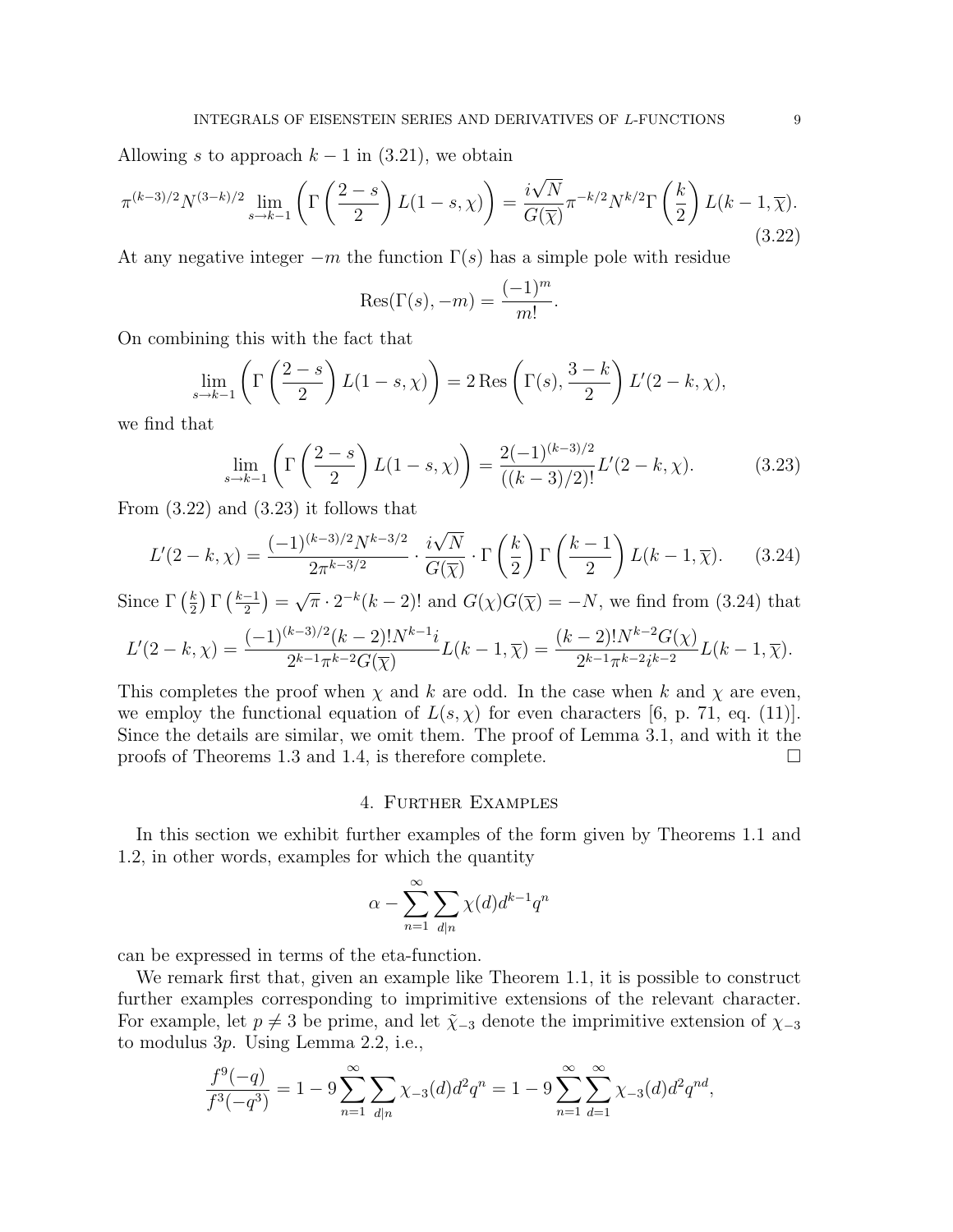we find that

$$
\frac{f^9(-q)}{f^3(-q^3)} - \chi_{-3}(p)p^2 \frac{f^9(-q^p)}{f^3(-q^{3p})}
$$
\n
$$
= 1 - \chi_{-3}(p)p^2 - 9 \sum_{n=1}^{\infty} \sum_{d=1}^{\infty} \chi_{-3}(d)d^2q^{nd} + 9 \sum_{n=1}^{\infty} \sum_{d=1}^{\infty} \chi_{-3}(pd)(pd)^2q^{pnd}
$$
\n
$$
= 1 - \chi_{-3}(p)p^2 - 9 \sum_{n=1}^{\infty} \sum_{d=1}^{\infty} \tilde{\chi}_{-3}(d)d^2q^{nd} = 1 - \chi_{-3}(p)p^2 - 9 \sum_{n=1}^{\infty} \sum_{d|n} \tilde{\chi}_{-3}(d)d^2q^n.
$$
\n(4.1)

Therefore, by Theorem 1.3, with  $\alpha := (1 - \chi_{-3}(p)p^2)/9$ , we obtain

$$
q^{\alpha} \prod_{n=1}^{\infty} (1-q^n)^{\tilde{\chi}_{-3}(n)n} = \exp\left(-C - \frac{1}{9} \int_q^1 \left\{ \frac{f^9(-q)}{f^3(-q^3)} - \chi_{-3}(p)p^2 \frac{f^9(-q^p)}{f^3(-q^{3p})} \right\} \frac{dt}{t} \right),
$$

where

$$
C=L'(-1,\tilde{\chi}_{-3}).
$$

Using similar arguments, it is possible to produce examples for any composite modulus 3N.

After Theorem 1.4, we see that in order to produce more examples in the same vein as Ramanujan's, we need only to express the Eisenstein series  $E_{k,\chi}(z)$  (see (1.6)) in terms of the eta-function. By way of illustration, we list a few such examples here. Our list is by no means exhaustive; further examples could certainly be obtained using the same ideas.

For another example of weight 3, we use the identity

$$
E_{3,\chi_{-7}}(z) = 1 - \frac{7}{8} \sum_{n=1}^{\infty} \sum_{d|n} \chi_{-7}(d) d^2 q^n = \frac{\eta^7(z)}{\eta(7z)} + \frac{49}{8} \eta^3(z) \eta^3(7z). \tag{4.2}
$$

The formula (4.2) was first stated by Ramanujan in his unpublished manuscript on the partition and tau functions; see  $[13, \text{ eq. } (8.2), \text{ p. } 145]$  for its appearance in his original handwritten manuscript, or see [3, p. 55] for a typed, edited version. The first proof of (4.2) known to us is by N. J. Fine [8], while O. Kolberg [10] has given a proof using modular forms. Together with Theorem 1.3, (4.2) gives, in analogy with Theorem 1.1, the formula

$$
q^{8/7} \prod_{n=1}^{\infty} (1 - q^n)^{\chi - \tau(n)n} = \exp\left(-C_7 - \frac{8}{7} \int_q^1 \left\{ \frac{f^7(-t)}{f(-t^7)} + \frac{49}{8} t f^3(-t) f^3(-t^7) \right\} \frac{dt}{t} \right),
$$

where

$$
C_7 = L'(-1, \chi_{-7}).
$$

We discuss three examples in the case  $k = 2$ . The first such example can be found in Ramanujan's lost notebook [13], and was first proved by G. E. Andrews [1, pp. 188, 206– 207]. To state it in the form recorded by Ramanujan, we define the Rogers–Ramanujan continued fraction  $R(q)$  by

$$
R(q) := \frac{1}{1} + \frac{q}{1} + \frac{q^2}{1} + \frac{q^3}{1} + \dots = \frac{(q;q^5)_{\infty}(q^4;q^5)_{\infty}}{(q^2;q^5)_{\infty}(q^3;q^5)_{\infty}}, \qquad |q| < 1.
$$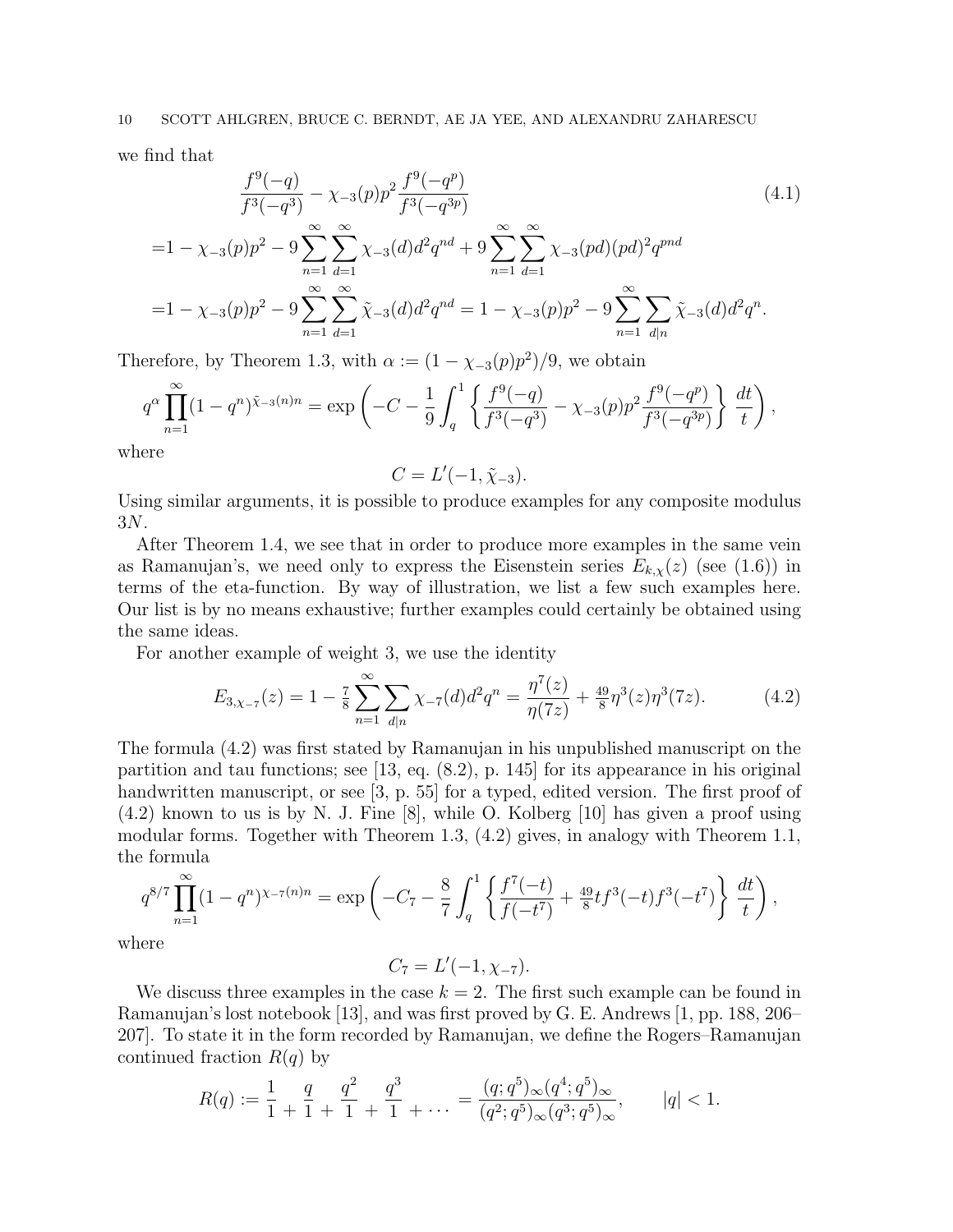(The latter equality was first proved by L. J. Rogers [14] in 1894.) Andrews, and undoubtedly Ramanujan as well, used Ramanujan's famous identity

$$
\frac{f^5(-q)}{f(-q^5)} = 1 - 5\sum_{n=1}^{\infty} \frac{\chi_5(n)nq^n}{1 - q^n},\tag{4.3}
$$

found in Ramanujan's notebooks [12], to prove that

$$
q^{1/5}R(q) = \frac{\sqrt{5}-1}{2} \exp\left(-\frac{1}{5} \int_q^1 \frac{f^5(-t)}{f(-t^5)} \frac{dt}{t}\right).
$$
 (4.4)

(For references to several proofs of (4.3), see [2, pp. 261–262].) On the other hand, Theorem 1.3 gives (4.4) in the form

$$
q^{1/5} \prod_{n=1}^{\infty} (1 - q^n)^{\chi_5(n)} = \exp\left(-C_5 - \frac{1}{5} \int_q^1 \frac{f^5(-t)}{f(-t^5)} \frac{dt}{t}\right),\tag{4.5}
$$

where

$$
C_5 = L'(0, \chi_5).
$$

A comparison of (4.4) and (4.5) shows that

$$
L'(0, \chi_5) = \log\left(\frac{\sqrt{5} + 1}{2}\right).
$$
 (4.6)

We note that (4.6) agrees with a general formula for  $L'(0, \chi)$  due to C. Deninger [7, pp. 181–182, eqs. (3.2), (3.5)].

For another example, we can use the identity

$$
E_{2,\chi_8}(z) = 1 - 2 \sum_{n=1}^{\infty} \sum_{d|n} \chi_8(d) dq^n = \frac{\eta^3(4z)\eta(2z)\eta^2(z)}{\eta^2(8z)},
$$

first proved by Carlitz [5, eq. (6.2), p. 172], in order to obtain

$$
q^{1/2} \prod_{n=1}^{\infty} (1 - q^n)^{\chi_8(n)} = \exp\left(-C_8 - \frac{1}{2} \int_q^1 \frac{f^3(-t^4) f(-t^2) f^2(-t)}{f^2(-t^8)} \frac{dt}{t}\right),
$$

where

$$
C_8=L'(0,\chi_8).
$$

For a third example when  $k = 2$ , we use the identity

$$
E_{2,\chi_{12}}(z) = 1 - \sum_{n=1}^{\infty} \sum_{d|n} \chi_{12}(d) dq^n = \frac{\eta^2(6z)\eta^2(4z)\eta(3z)\eta(z)}{\eta^2(12z)},
$$

which can be verified using the fact that each side lies in the space of modular forms of weight 2 and character  $\chi_{12}$  on  $\Gamma_0(12)$ . From this and Theorem 1.3 we obtain

$$
q\prod_{n=1}^{\infty} (1-q^n)^{\chi_{12}(n)} = \exp\left(-C_{12} - \int_q^1 \frac{f^2(-t^6)f^2(-t^4)f(-t^3)f(-t)}{f^2(-t^{12})} \frac{dt}{t}\right),
$$

where

$$
C_{12}=L'(0,\chi_{12}).
$$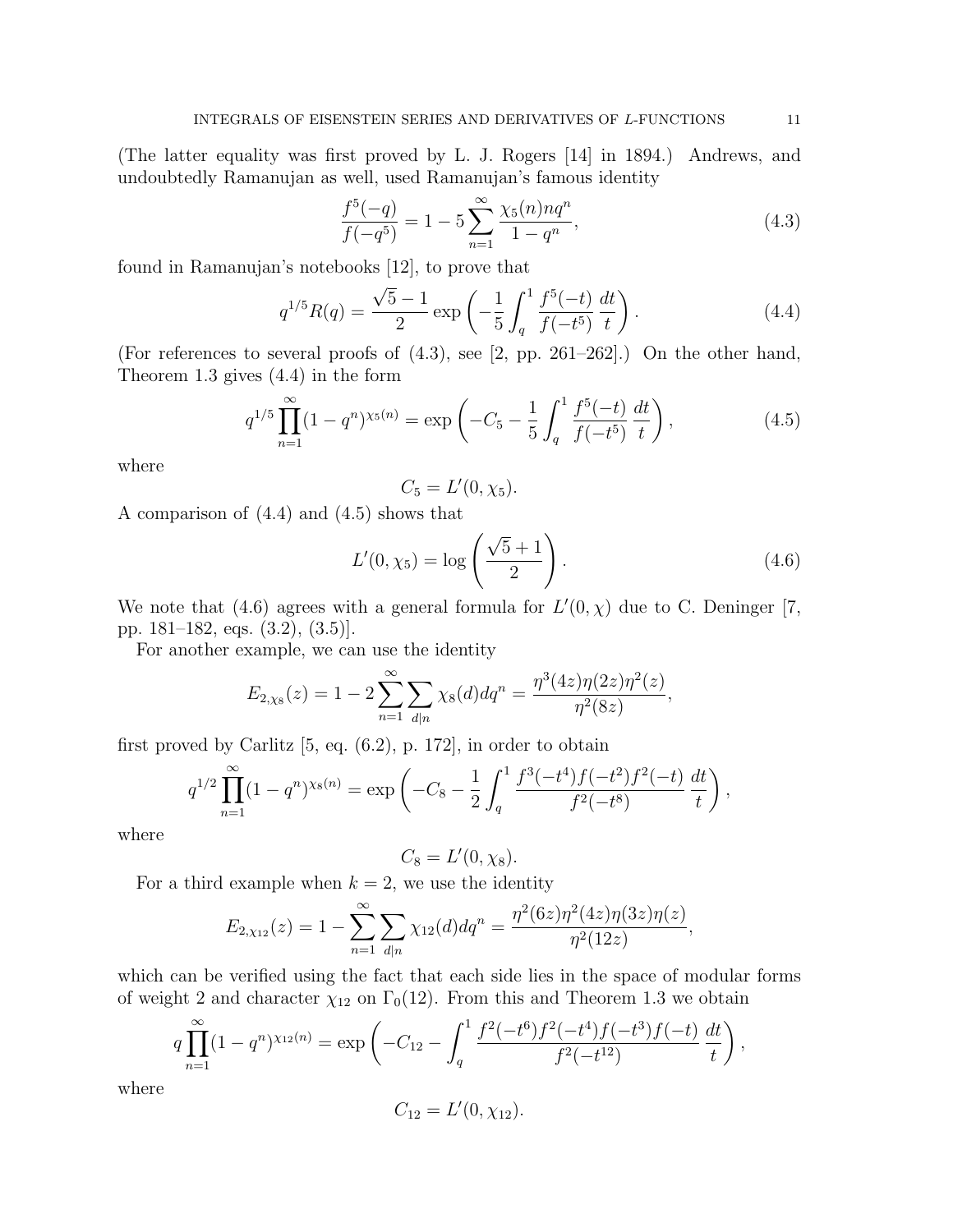#### 12 SCOTT AHLGREN, BRUCE C. BERNDT, AE JA YEE, AND ALEXANDRU ZAHARESCU

For a more complicated example, we use the fact that the Eisenstein series

$$
E_{6,\chi_{13}}(z) = 1 - \frac{13}{33463} \sum_{n=1}^{\infty} \sum_{d|n} \chi_{13}(d) d^5 q^n
$$

lies in the space of modular forms of weight 6 and character  $\chi_{13}$  on  $\Gamma_0(13)$ . Since this space has a basis consisting entirely of eta-quotients, we obtain (after a short computation) the following example:

$$
\begin{split} q^{33463/13}&\prod_{n=1}^{\infty}(1-q^n)^{\chi_{13}(n)n^4}=\exp\biggl(-C_{13}-\tfrac{33463}{13}\int_q^1\biggl\{\frac{f^{13}(-t)}{f(-t^{13})}+\tfrac{435006}{33463}tf^{11}(-t)f(-t^{13})\\ &+\tfrac{2610374}{33463}t^2f^9(-t)f^3(-t^{13})+\tfrac{8700120}{33463}t^3f^7(-t)f^5(-t^{13})+\tfrac{16508258}{33463}t^4f^5(-t)f^7(-t^{13})\\ &+\tfrac{15594306}{33463}t^5f^3(-t)f^9(-t^{13})+\tfrac{4826809}{33463}t^6f(-t)f^{11}(-t^{13})\biggl\}\frac{dt}{t}\biggr), \end{split}
$$

where

$$
C_{13}=L'(-4,\chi_{13}).
$$

### **REFERENCES**

- [1] G. E. Andrews, Ramanujan's "lost" notebook III. The Rogers–Ramanujan continued fraction, Adv. Math. 41 (1981), 186–208.
- [2] B. C. Berndt, Ramanujan's Notebooks, Part III, Springer–Verlag, New York, 1991.
- [3] B. C. Berndt and K. Ono, Ramanujan's unpublished manuscript on the partition and tau functions with proofs and commentary, Sém. Lotharingien de Combinatoire  $42$  (1999), 63 pp; The Andrews Festschrift, D. Foata and G.–N. Han, eds., Springer–Verlag, Berlin, 2001, pp. 39–110.
- [4] B. C. Berndt and A. Zaharescu, An integral of Dedekind eta-functions in Ramanujan's lost notebook, J. Reine Angew. Math., to appear.
- [5] L. Carlitz, Note on some partition formulae, Quart. J. Math. (Oxford) (2) 4 (1953), 168–172.
- [6] H. Davenport, Multiplicative Number Theory, 2nd ed., Springer–Verlag, New York, 1980.
- [7] C. Deninger, On the analogue of the formula of Chowla and Selberg for real quadratic fields, J. Reine Angew. Math. 351 (1984), 171–191.
- [8] N. J. Fine, Basic Hypergeometric Series and Applications, American Mathematical Society, Providence, RI, 1988.
- [9] H. Hida, Elementary Theory of L-functions and Eisenstein Series, Cambridge University Press, Cambridge, 1994.
- [10] O. Kolberg, Note on the Eisenstein series of  $\Gamma_0(p)$ , Arb. Univ. Bergen, Mat.-Naturv. Ser., No. 6 (1968), 20 pp.
- [11] D. Masser, email to B. C. Berndt, July 27, 2001.
- [12] S. Ramanujan, Notebooks (2 volumes), Tata Institute of Fundamental Research, Bombay, 1957.
- [13] S. Ramanujan, The Lost Notebook and Other Unpublished Papers, Narosa, New Delhi, 1988.
- [14] L. J. Rogers, Second memoir on the expansion of certain infinite products, Proc. London Math. Soc. 25 (1894), 318–343.
- [15] S. H. Son, Some integrals of theta functions in Ramanujan's lost notebook, in Fifth Conference of the Canadian Number Theory Association (R. Gupta and K. S. Williams, eds.), CRM Proc. and Lecture Notes, Vol. 19, American Mathematical Society, Providence, RI, 1999, pp. 323–332.
- [16] J. Urbanowicz and K. S. Williams, Congruences for L-functions, Kluwer, Dordrecht, 2000.